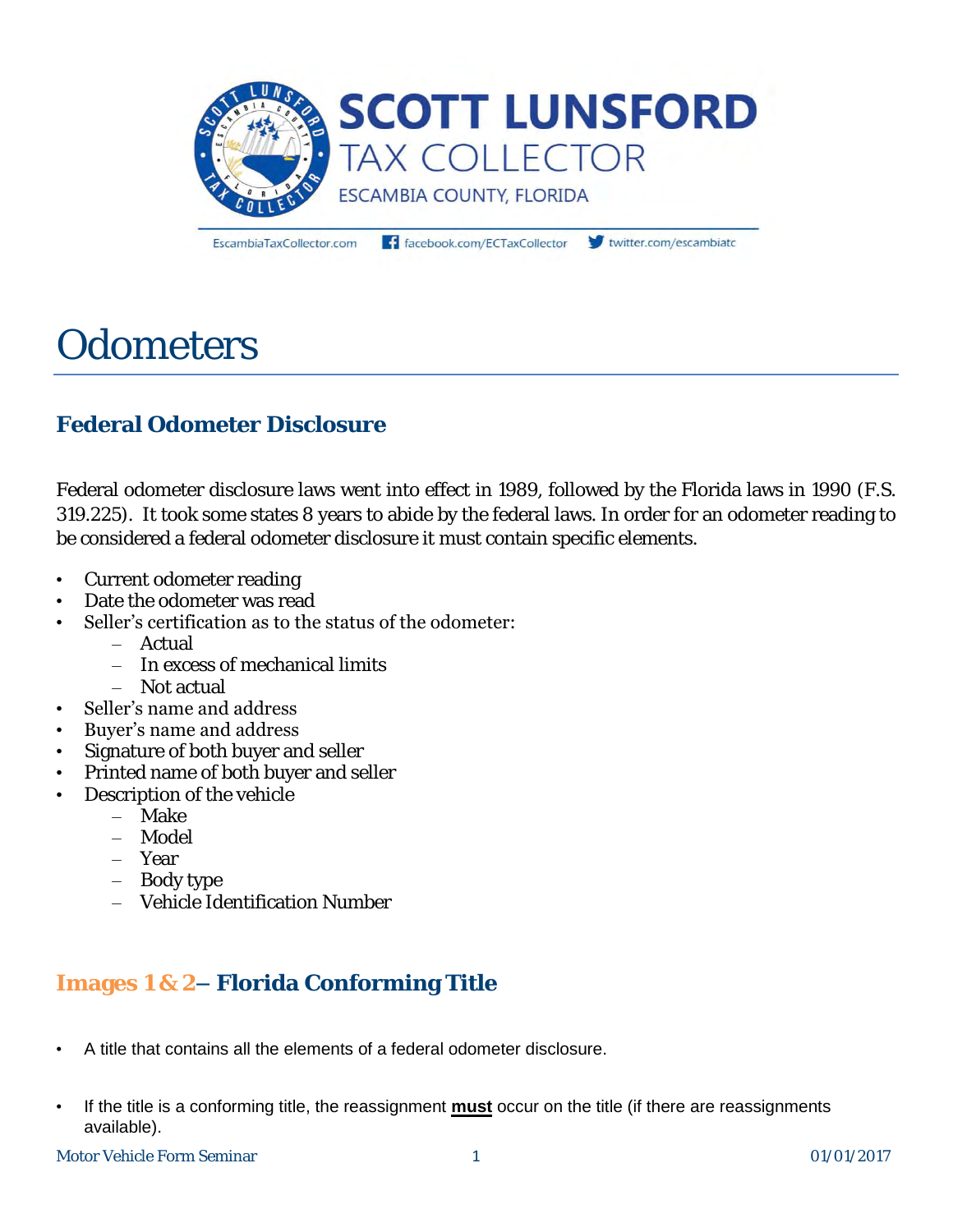

Vehicle Information – Year, Make, VIN & Body Type Seller's Printed Name & address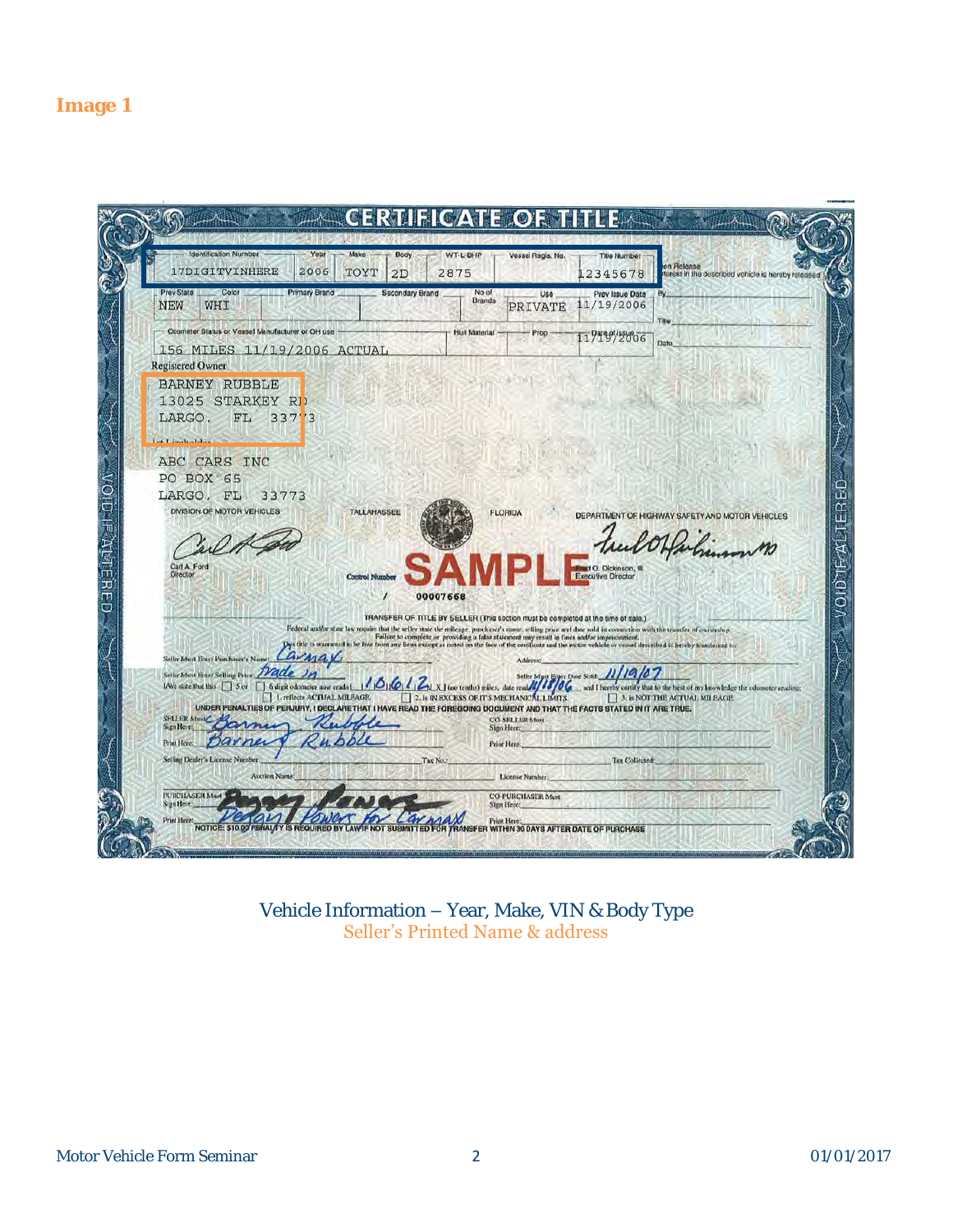### **Image 2**

| Sellite Must Einer Parchauft's Numer<br>3 |                                                                                                                         | Address                        |                |
|-------------------------------------------|-------------------------------------------------------------------------------------------------------------------------|--------------------------------|----------------|
| Seller Most Feter Selling Price           |                                                                                                                         | Seller Mara Fater Dute Sold    |                |
|                                           | A Lefter ACTUAL MILEAGE [2 & IN EXCESS OF IT'S MECHANICAL LIMITS ] 3. & NOT THE ACTUAL MILEAGE                          |                                |                |
|                                           | UNDER PENALTIES OF PERJURY, I DECLARE THAT I HAVE READ THE FOREGOING DOCUMENT AND THAT THE FACTS STATED IN IT ARE TRUE. |                                |                |
| SHIDI Mac<br>Sugn Heyes                   | Sina Here                                                                                                               | CO-SELLER Mast 11              |                |
| 10<br>Print Heye.                         | Print Blove:                                                                                                            | 12                             |                |
| Selling Dealer's License Number           | Tax No.                                                                                                                 |                                | Tax Collective |
| Audiou Name: 1999 - 1999 - 1999 - 1999    |                                                                                                                         | Elerase Number:                |                |
| <b>PURCHASER Man</b><br>13<br>Sur Hot :   | San Here:                                                                                                               | <b>CO-PURCHASER Mart</b><br>15 |                |
| 14<br>Print Meine                         | Print Here:                                                                                                             |                                | 16             |

## **Sections to be completed by the** *SELLER* **only as follows:**

- 1. Purchaser's Name
- 2. Purchaser's Address
- 3. Selling Price
- 4. Date Sold

Odometer Disclosure, which includes:

- 5. Choosing 5 or 6 digits
- 6. Odometer Reading
- 7. Date Read
- 8. Choosing a status of Actual, In Excess, or Not Actual
- 9. Seller's Signature
- 10. Seller's Printed Name
- 11. Co-Seller's Signature (as needed)
- 12. Co-Seller's Printed Name (as needed)

## **Sections to be completed by the** *PURCHASER* **only as follows:**

- 13. Purchaser's Signature
- 14. Purchaser's Printed Name
- 15. Co-Purchaser's Signature (as needed)
- 16. Co-Purchaser's Printed Name (as needed)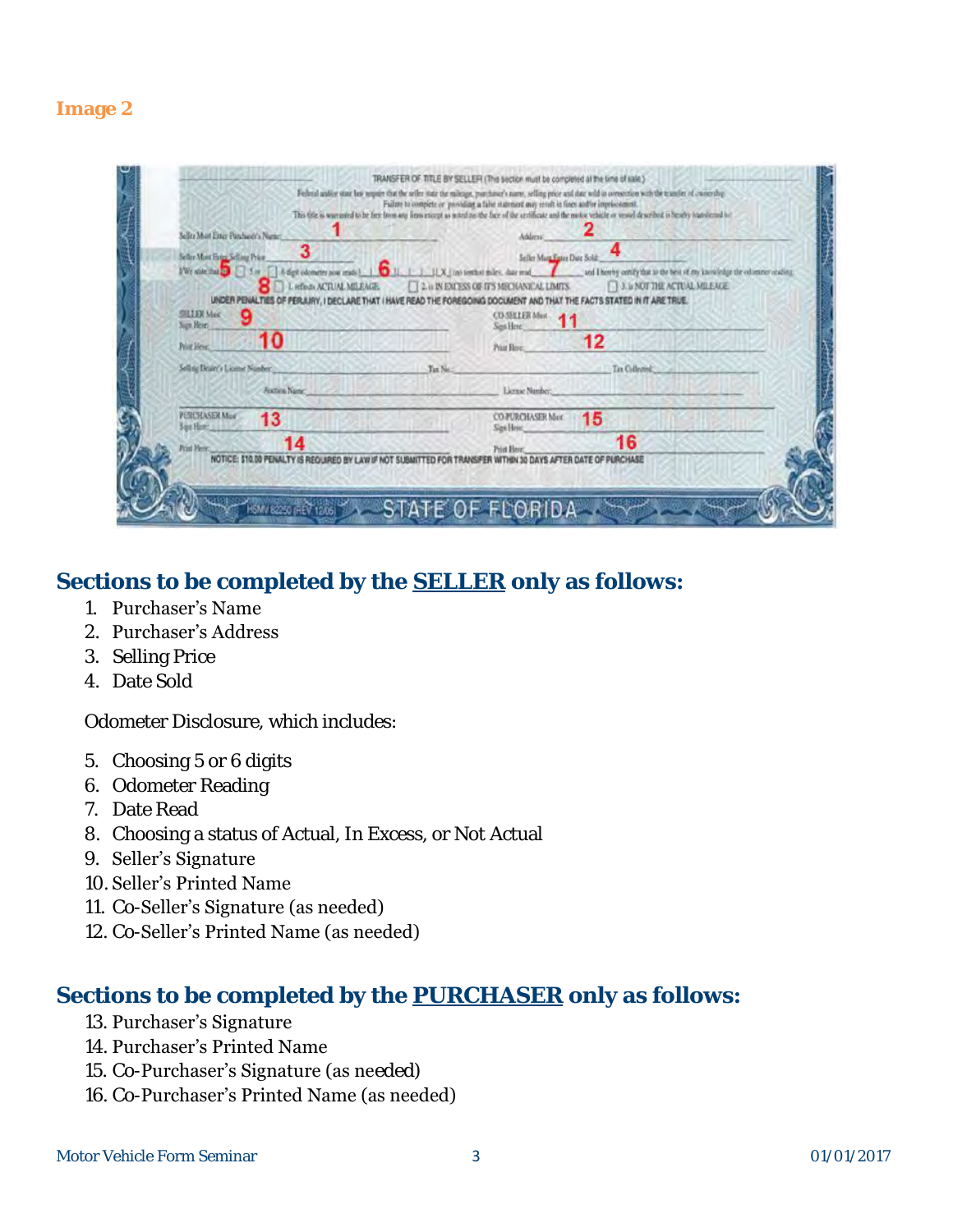## **Images 3 – 5 - Non-Conforming Title**

- A title that does not contain *all* **of** the elements of a federal odometer disclosure.
- If the title is non-conforming, and mileage is to be recorded, a separate federal odometer disclosure must accompany the title work.
- Be careful with titles with a revision date prior to 1990.

### **Image 3**

### **Front**

| YEAR MAKE | <b>ODOMETER - DATE READ</b><br>UBE | DMV USE ONLY<br>PREV. ISSUED DATE<br>STATE PREV. REG.                                                                                                                                                                                | THIS VEHICLE IS ON HAS |
|-----------|------------------------------------|--------------------------------------------------------------------------------------------------------------------------------------------------------------------------------------------------------------------------------------|------------------------|
|           | REGISTERED OWNER (LAST NAME FIRST) |                                                                                                                                                                                                                                      | DATE OF IBBUE<br>W.BL  |
|           |                                    |                                                                                                                                                                                                                                      |                        |
|           |                                    |                                                                                                                                                                                                                                      |                        |
|           |                                    |                                                                                                                                                                                                                                      |                        |
|           |                                    |                                                                                                                                                                                                                                      |                        |
|           |                                    |                                                                                                                                                                                                                                      |                        |
|           |                                    |                                                                                                                                                                                                                                      |                        |
|           |                                    |                                                                                                                                                                                                                                      |                        |
|           |                                    |                                                                                                                                                                                                                                      |                        |
|           |                                    |                                                                                                                                                                                                                                      |                        |
|           |                                    |                                                                                                                                                                                                                                      |                        |
|           |                                    | SATISFACTORY, PROOF OF OWNERSHIP HAVING BEEN SUBMITTED UNDER SECTION 319.23, FLORIDA STATUTES, THAT TITLE<br>TO THE MOTUR VEHICLE DESCRIBED ABOVE IS VESTED IN THE OWNERIST NAMED HEREIN, THIS OFFICIAL CERTIFICATE OF TITLE<br>IS I |                        |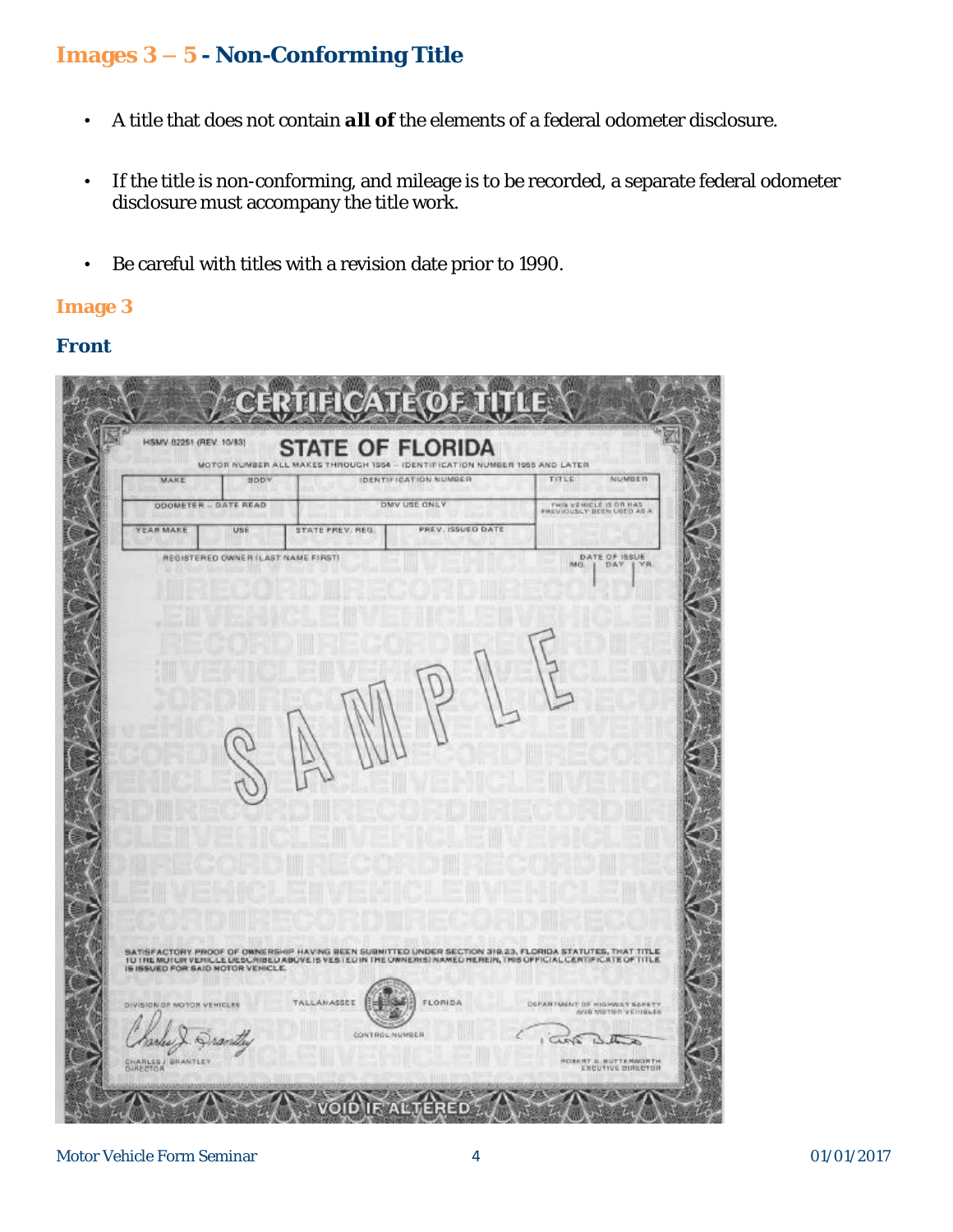| P. |  |
|----|--|

### **Back**

|                                                                                                                                                                                                                                                                                                |                                                                                                   | "and", all ed-owned must sign to transfer title to the vohicle, Co-ownership includes right of survivorship only when "or" is used to join |                                              |                                                                   |
|------------------------------------------------------------------------------------------------------------------------------------------------------------------------------------------------------------------------------------------------------------------------------------------------|---------------------------------------------------------------------------------------------------|--------------------------------------------------------------------------------------------------------------------------------------------|----------------------------------------------|-------------------------------------------------------------------|
|                                                                                                                                                                                                                                                                                                |                                                                                                   |                                                                                                                                            |                                              |                                                                   |
| For velocited the night vehicle described on the fact of this certificate is hareby sold and delivered to                                                                                                                                                                                      | FORM NO. 1-TRANSFER OF TITLE BY SELLER                                                            |                                                                                                                                            |                                              |                                                                   |
|                                                                                                                                                                                                                                                                                                |                                                                                                   | and the title threato is warranted and is certified to be free from any lions or                                                           |                                              |                                                                   |
|                                                                                                                                                                                                                                                                                                | (Print or type nome of dealer or purchaser[s])                                                    | <b>Telling</b>                                                                                                                             | Committee                                    |                                                                   |
| adverse clears except as noted on the face of this certificate of title.                                                                                                                                                                                                                       |                                                                                                   | $Prica$ .<br>CHIEF by Sollett                                                                                                              | Fleeding_                                    | (Enlar by Sollar)                                                 |
| SIGNED.                                                                                                                                                                                                                                                                                        | (Sality - Registered Dwnor's Signature as Shown on Front)                                         | Sworn to and subscribed before ma this                                                                                                     |                                              | $-19$                                                             |
|                                                                                                                                                                                                                                                                                                |                                                                                                   |                                                                                                                                            |                                              |                                                                   |
| Notare Public<br>ATTN: No notary public shall notarize a title transfer unless the name of the buyer and selling price are entered in the deciminated places in                                                                                                                                |                                                                                                   | (Affix Stal) My Commission Expires                                                                                                         |                                              |                                                                   |
| Form No. 1 on a private or casual sole.                                                                                                                                                                                                                                                        |                                                                                                   |                                                                                                                                            |                                              |                                                                   |
|                                                                                                                                                                                                                                                                                                |                                                                                                   |                                                                                                                                            |                                              |                                                                   |
| ANY SUBSEQUENT RE-ASSIGNMENT MADE BY A LICENSED DEALER SHOULD BE MADE ON FORM \$1.0. This certifies that I livel                                                                                                                                                                               |                                                                                                   | <b>http://www.marrisoft.com/contract/contract/</b>                                                                                         |                                              |                                                                   |
| putchased the mater urbicle described on the face of this certificate from the title owner named thereon and who trengted FDAM 1 above<br>and have sold same to:                                                                                                                               |                                                                                                   |                                                                                                                                            |                                              |                                                                   |
| [Vendos who has executed FDRM 2 below or dealer, See attached dealer's reaspgament. I livel warrant the title to be clear and free of times                                                                                                                                                    |                                                                                                   |                                                                                                                                            |                                              |                                                                   |
| excisit as indicated, I forever certify that the Sales Tax imposed by Chapter 212, Florida Statutes upon Motor Vehicles has been paid by the<br>Furchaser on the Motor Vehicle described on reverse side.)                                                                                     |                                                                                                   |                                                                                                                                            |                                              |                                                                   |
| Arrestel Sales<br>Thx Collected-                                                                                                                                                                                                                                                               |                                                                                                   |                                                                                                                                            | Oderridge<br>Reading                         |                                                                   |
|                                                                                                                                                                                                                                                                                                | $-99$                                                                                             |                                                                                                                                            |                                              |                                                                   |
| Dealer.                                                                                                                                                                                                                                                                                        |                                                                                                   |                                                                                                                                            |                                              | $-$ ISibushurat                                                   |
| Bealer's Address (St.)                                                                                                                                                                                                                                                                         |                                                                                                   | $C_V$                                                                                                                                      |                                              |                                                                   |
| 19 Coulor Liberale Namber 19 Savoir to and subscribed before methy 19 19 19                                                                                                                                                                                                                    |                                                                                                   |                                                                                                                                            |                                              |                                                                   |
|                                                                                                                                                                                                                                                                                                |                                                                                                   | My Commission Expires                                                                                                                      |                                              |                                                                   |
| Notary Public or Other Officer Having a Stul                                                                                                                                                                                                                                                   |                                                                                                   |                                                                                                                                            | Aftix Son                                    |                                                                   |
|                                                                                                                                                                                                                                                                                                | FORM NO. 2 - APPLICATION FOR TITLE BY PURCHASER                                                   |                                                                                                                                            |                                              |                                                                   |
| Having accured the motor vehicle deterioed in this certification faite by                                                                                                                                                                                                                      |                                                                                                   |                                                                                                                                            |                                              |                                                                   |
| I make application for a new certificate of title and vehicle resistation translar, if applicable, for said mosar vehicle which now hed into move-<br>brances, or adverse claims as follows: (Ambunt and name and addites of each list holder or claiment, if we fire or plaim, write "NUNE" ( |                                                                                                   |                                                                                                                                            | (Purchase, e.ft, inheritance, zours ander)   |                                                                   |
|                                                                                                                                                                                                                                                                                                |                                                                                                   |                                                                                                                                            | Date of Liser                                |                                                                   |
| LSinholder's Name                                                                                                                                                                                                                                                                              |                                                                                                   |                                                                                                                                            |                                              |                                                                   |
| Address.                                                                                                                                                                                                                                                                                       | City                                                                                              |                                                                                                                                            | 206                                          |                                                                   |
| THIS VEHICLE WILL LI WILL NOT LIBE USED FOR HIRE                                                                                                                                                                                                                                               |                                                                                                   |                                                                                                                                            |                                              |                                                                   |
| Data of Birth<br>SHE                                                                                                                                                                                                                                                                           |                                                                                                   | Of First Purchaser 19 Tsg No.                                                                                                              |                                              | Current Too Number Must Be Shown                                  |
|                                                                                                                                                                                                                                                                                                |                                                                                                   |                                                                                                                                            |                                              |                                                                   |
| Signature of 1st Purchaser                                                                                                                                                                                                                                                                     | (First Name, Middle Initial, Last Name).                                                          |                                                                                                                                            |                                              | (Francia Diriyors License Number)                                 |
| Slansture of Co-Purchaser                                                                                                                                                                                                                                                                      |                                                                                                   |                                                                                                                                            |                                              |                                                                   |
|                                                                                                                                                                                                                                                                                                | (Financia Division Medical Antium Last Neuron) [ Transition of Contracts Constant Division Neuron |                                                                                                                                            |                                              |                                                                   |
| (Print or systemams of Purchass (a) identically as signed above)                                                                                                                                                                                                                               |                                                                                                   |                                                                                                                                            |                                              | TAddress of Tat Listrich Purchaser, Smith Address Must Be Simwril |
| (Address of Tet Listed Parishmen) City                                                                                                                                                                                                                                                         |                                                                                                   |                                                                                                                                            | $5!485$ $7!67$                               |                                                                   |
|                                                                                                                                                                                                                                                                                                | $19 - 19$                                                                                         |                                                                                                                                            |                                              |                                                                   |
| Sworn to and subrenbed before me that                                                                                                                                                                                                                                                          |                                                                                                   |                                                                                                                                            | Notary Public or Other Officer Having & Seal |                                                                   |
| My Commission Expires                                                                                                                                                                                                                                                                          |                                                                                                   | Afflix Snal                                                                                                                                |                                              |                                                                   |

### **Image 5**

## **Transfer of Title by Seller – Non-Conforming**

|               |                                                                          |          | and the title therato is warranted and is certified to be free from any liens or |          |                   |
|---------------|--------------------------------------------------------------------------|----------|----------------------------------------------------------------------------------|----------|-------------------|
|               | (Print or type name of dealer or purchaser(s))                           | Selling  |                                                                                  | Odometer |                   |
|               | adverse claims except as noted on the face of this certificate of title. | Price :- | Reading<br>(Enter by Seller)                                                     |          | (Enter by Satien) |
| SIGNED.       |                                                                          |          | Sworn to and subscribed before me this                                           |          |                   |
|               | (Sailor - Registered Owner's Signature as Shown on Front)                |          |                                                                                  |          |                   |
| Notary Public | [Affix Seal]                                                             |          | My Commission Expires                                                            |          |                   |

### 1. Purchaser's Printed Name

- 2. Odometer Reading
- 3. Seller's Signature

## *There is no place for the purchaser to sign*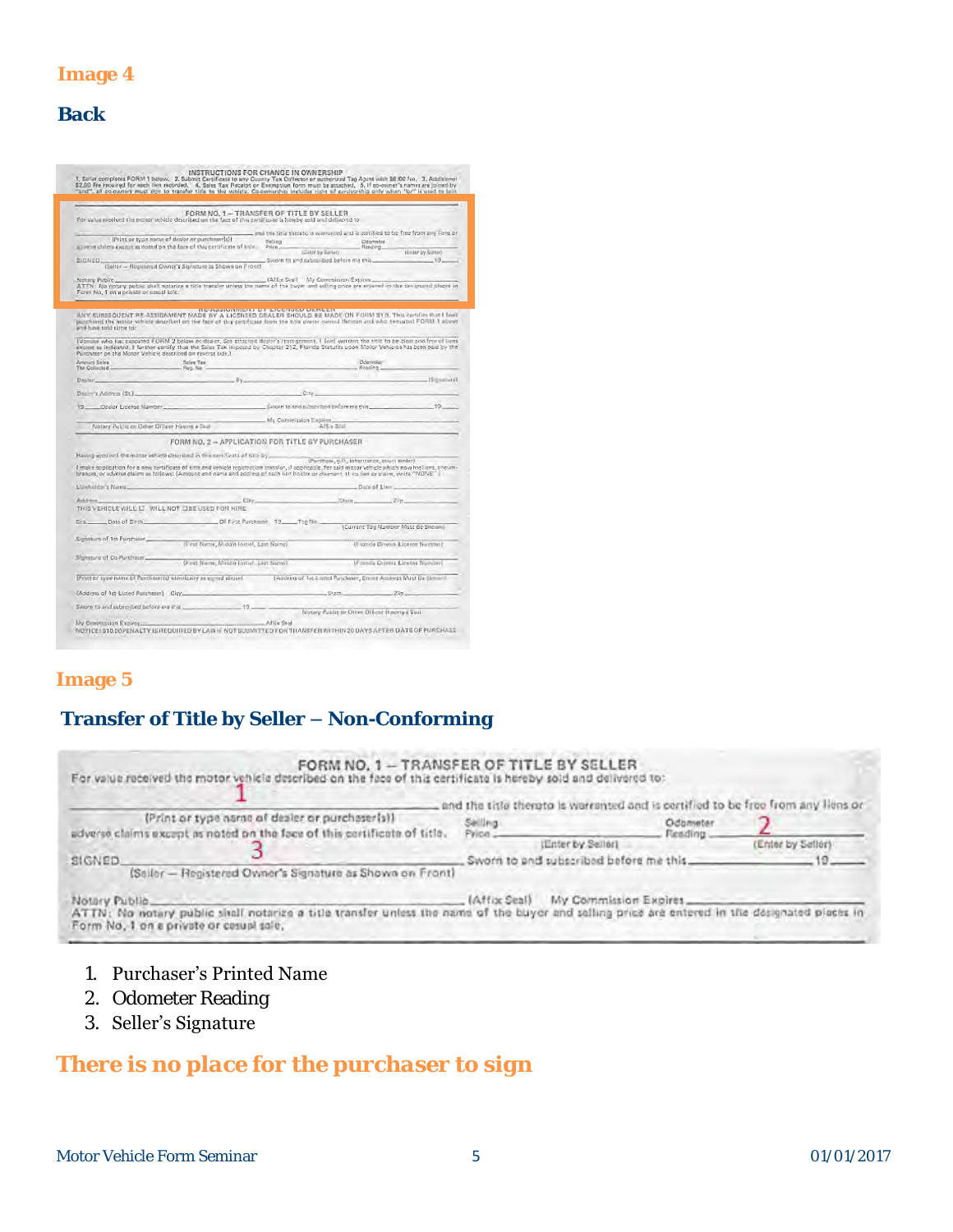## **Common Odometer Errors**

- **Omission –** Any part of a required statement that has been left out.
- Alteration A strike over, erasure, ink over, white out or any other method of change to an odometer disclosure.
- **Discrepancy –** An odometer reading or date appearing on any document submitted that is lower or precedes a previously recorded amount or date

### **What transactions require odometer disclosures?**

- New car original;
- Used car original;
- Transfer:
- Duplicate;
- Original salvage certificate of title;
- Duplicate with transfer
- Title reinstatement

## **What vehicles are exempt from odometer disclosure?**

- 10 calendar years old or older;
- Motor vehicles with a GVWR of more than 16,000 pounds;
- Motor vehicles that are not self-propelled (trailers);
- New motor vehicles, covered by an MCO, transferred between dealers;
- Low speed electric vehicles